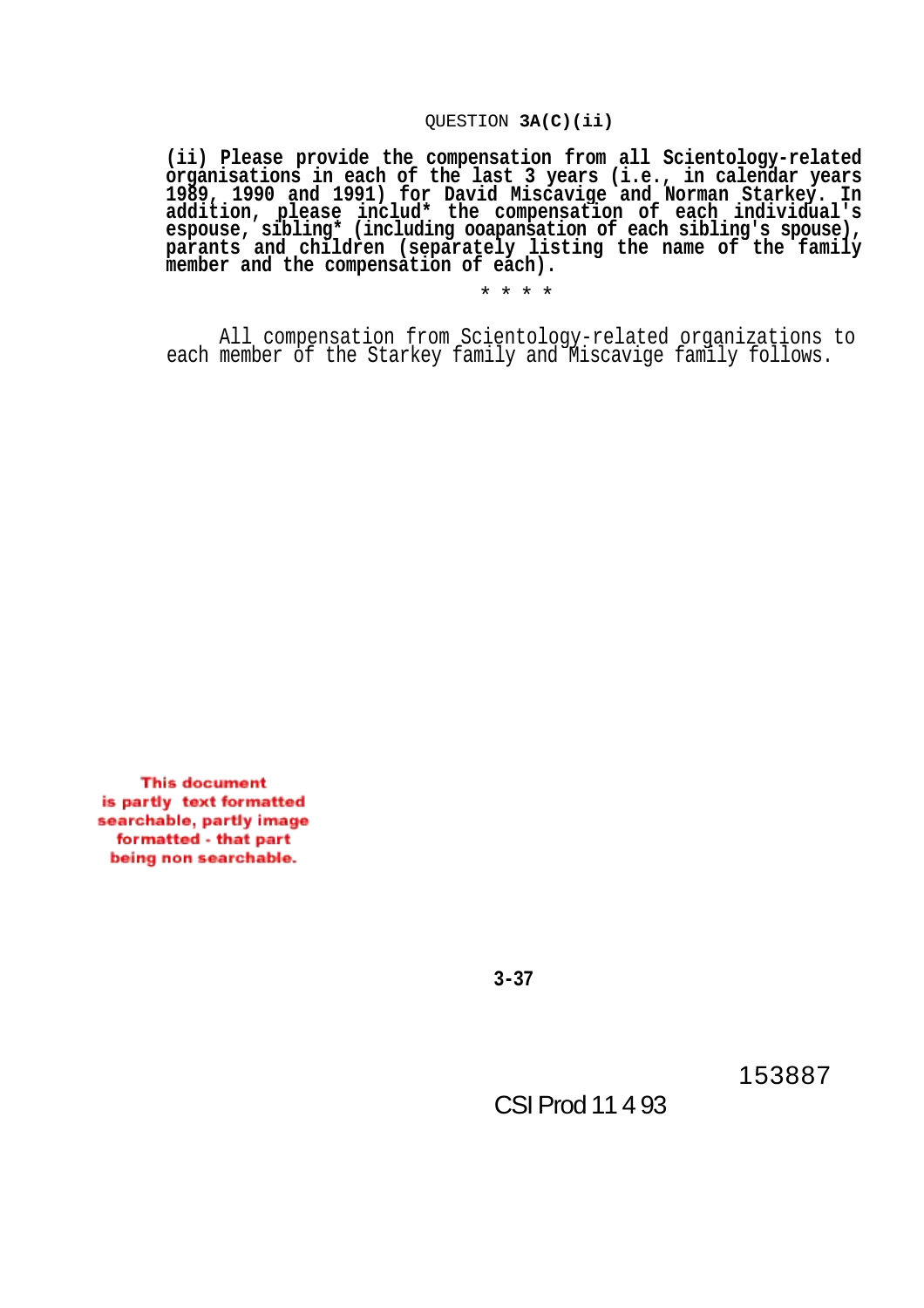Norman and Maria Starkey are compensated by Author's Family Trust-B in their full time capacities as Trustee and Secretary and Assistant to the Trustee respectively. The trust instrument for Author's Family Trust - B provides for compensation of \$150,000 per year, although Mr. Starkey draws considerably less than that as shown below. They have no children.

1989 compensation for Norman and Maria Starkey:

| NORMAN STARKEY (Listed Individual)<br>61,438.78 Trustee fees | TRUSTEE<br>Author's Family Trust          |  |
|--------------------------------------------------------------|-------------------------------------------|--|
| MARIA STARKEY (Spouse)                                       | SECRETARY AND ASSISTANT TO<br>THE TRUSTEE |  |
| 21,970.81 Wages                                              | Author's Family Trust                     |  |
| 83,409.59                                                    |                                           |  |
| 1990 compensation for Norman and Maria Starkey:              |                                           |  |
| NORMAN STARKEY (Listed Individual)<br>91,308.53 Trustee Fees | TRUSTEE<br>Author's Family Trust          |  |
| MARIA STARKEY (Spouse)                                       | SECRETARY AND ASSISTANT                   |  |
| 37,891.16 Wages                                              | TO THE TRUSTEE<br>Author's Family Trust   |  |
| 129,199.69                                                   |                                           |  |
| 1991 compensation for Norman and Maria Starkey:              |                                           |  |
| NORMAN STARKEY (Listed Individual)<br>72,664.18 Trustee Fees | <b>TRUSTEE</b><br>Author's Family Trust   |  |
| <b>MARIA STARKEY (SpOUSe)</b>                                | SECRETARY AND ASSISTANT<br>TO THE TRUSTEE |  |

26,977.70 Wages **Author's Family** Trust

**99,641.88**

**3-38**

csr. prod11-4-93 153888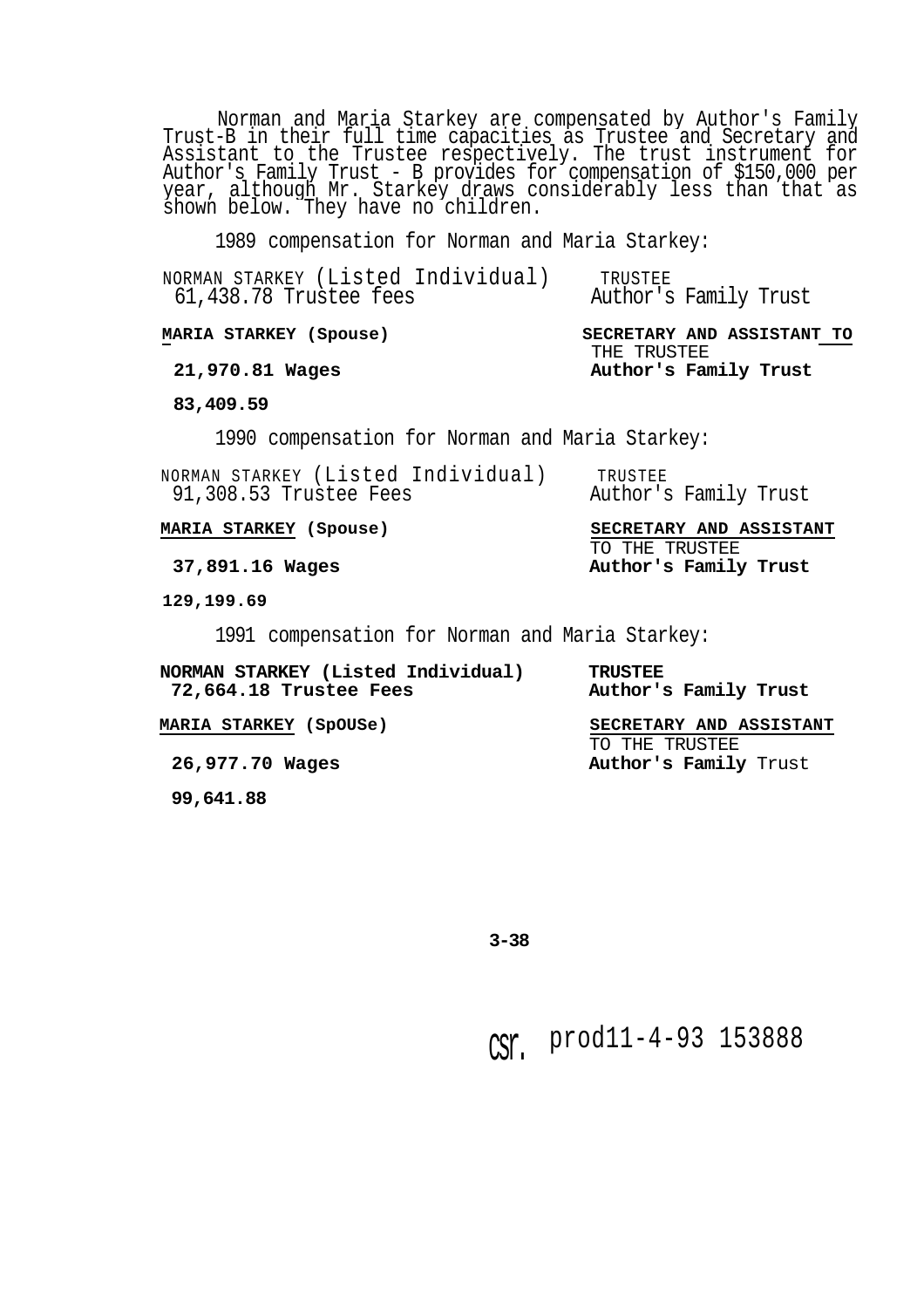## **STARKEY FAMILY**

Norman Starkey\*s brother - Owen, and sister-in-law - Nan, are both members of the Sea Organization and are provided with room, board, medical, dental and the other benefits thereof.

No other Starkey siblings are Scientologists and therefore had no connection with nor received any compensation from Scientology-related organizations.

1989 compensation for Owen and Nan Starkey:

| OWEN STARKEY (Sibling)       | AUDITOR               |
|------------------------------|-----------------------|
| 2,010.00 Wages               | <b>CSFSSO</b>         |
| NAN STARKEY (sibling Spouse) | DIRECTOR OP PERSONAL  |
| 2,010.00 Wages               | ENHANCEMENT<br>CSFSSO |

**4,020.00**

1990 compensation for Owen and Nan Starkey:

|                | <b>OWEN STARKEY (Sibling)</b> | <b>AUDITOR</b> |
|----------------|-------------------------------|----------------|
| 2,075.00 Wages |                               | CSFSSO         |

**NAN STARKEY (Sibling Spouse) DIRECTOR OF PERSONAL**

2,078.66 Wages

**4,153.66**

1991 compensation for Owen and Nan Starkey:

**OWEN STARKEY (Sibling) AUDITOR 240.00 Wages CSFSSO**

ENHANCEMENT<br>CSFSSO

**ENHANCEMENT**

**NAN STARKEY (Sibling Spouse) DIRECTOR OF PERSONAL**

240.00 **Wage\*** 

480.00

In addition, in 1991, CSI provided Owen Starkey \$585 and Nan Starkey \$435 as an expense allowance while receiving training at CS<sub>I</sub>.

**3-39**

CSI Prod 11-4-93 153889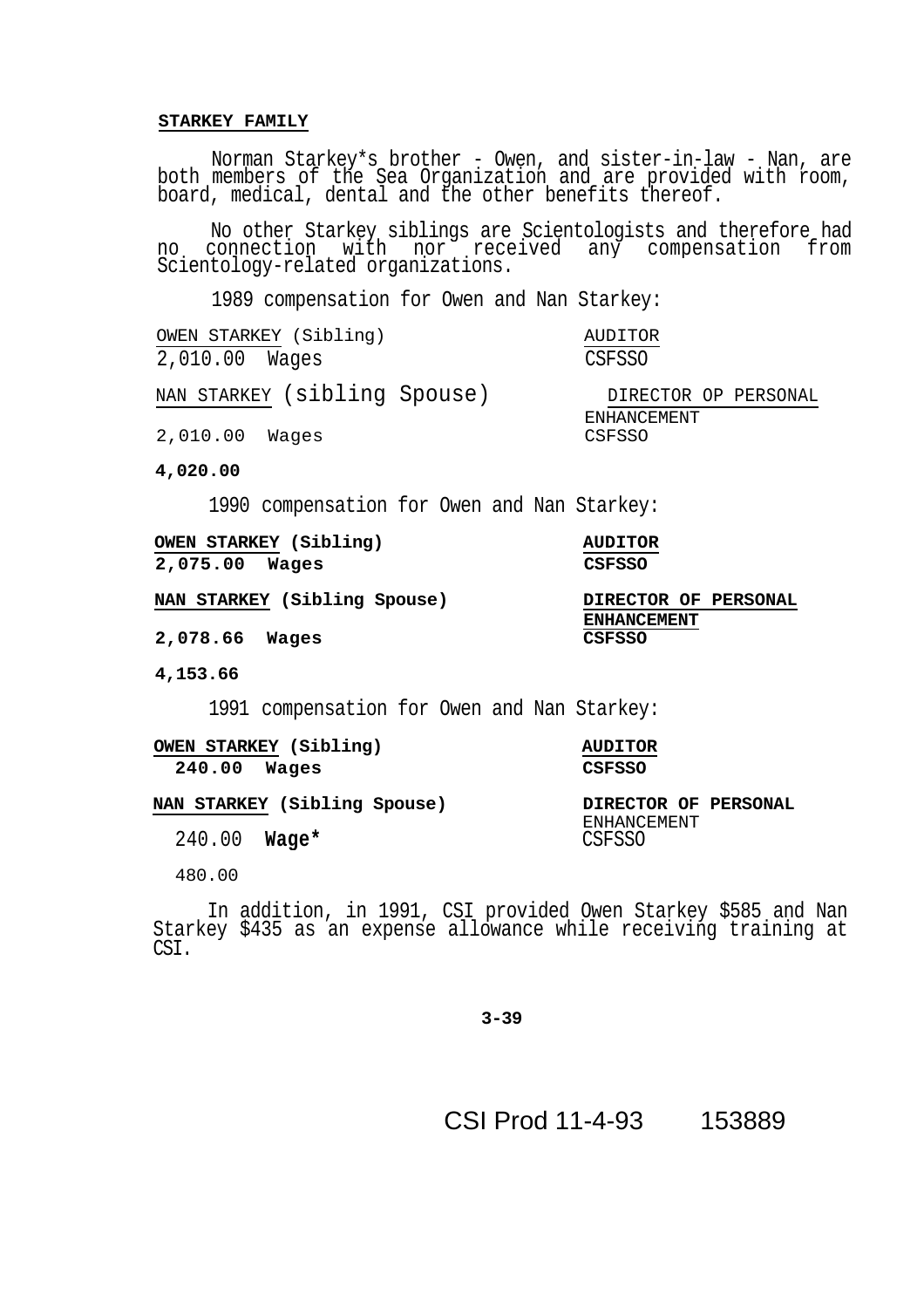David Miscavige is Chairman of the Board of the Religious Technology Center. He holds the highest ecclesiastical position within the Scientology religion. In this capacity he is a public figure and is frequently required to attend functions and events representing the religion. Unlike CSI, RTC requires its executives and staff to purchase clothing for such functions as a personal expense.

Michelle Miscavige serves as executive assistant to the Chairman of the Board of the Religious Technology Center.

1989 compensation for David and CHAIRMAN OF THE BOARD Michelle Miscavige: DAVID MISCAVIGE RTC **RTC** (Listed Individual) 60,064.50 Wages MICHELE D. MISCAVIGE (Spouse) CHAIRMAN OF BOARD'S ASSISTANT RTC 31,921.25 Wages 91,985.75 1990 compensation\* for David and Michelle Miscavige: DAVID MISCAVIGE (Listed Individual) CHAIRMAN OF THE BOARD RTC<br>RTC 74,070.00 Wages CHAIRMAN OF BOARD'S MICHELE D. MISCAVIGE (Spouse) <u>ASSISTANT RTC</u> **RTC** 47,023.00 Wages 121,093.00 1991 compensation for David and Michelle Miscavige: <mark>121,093,00</mark> DAVID MISCAVIGE (Listed Individual) CHAIRMAN OF THE BOARD **RTC**

62,683.50 Wages

MICHELE D. MISCAVIGE (Spouse) CHAIRMAN OF BOARD'S

31,359.25 Wages

## **94,042.75**

\* 1990 compensation is somewhat higher than other years because RTC paid its 1989 and 1990 year-end bonuses in 1990.

**3-40**

153830 CSI Prod 11-4-93

ASSISTANT RTC<br>RTC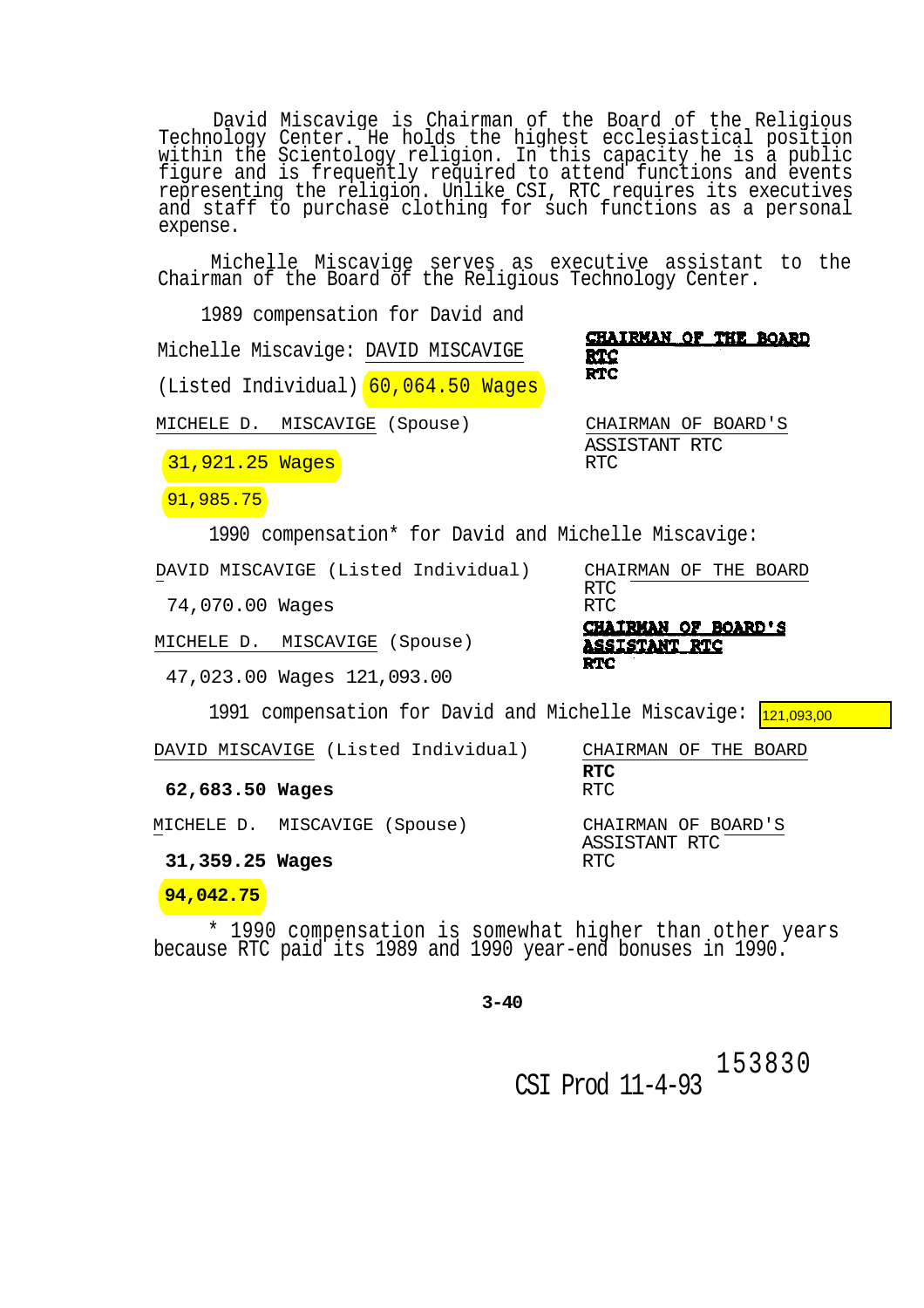## MISCAVIGE FAMILY

David Niscavige's father, Ronald Niscavige Sr., his Stepmother Becky Bea Bigelow Miscavige, his brother Ronald Niscavige Jr., and his sister-in-law Elizabeth, are all members of the Sea Organization and are employed by Church of Scientology International.

For 1989, their compensation was:

| RONALD (JR MISCAVIGE (Sibling)<br>9,502.01 Wages                        | INEC MEMBER<br>CSI                                                               |
|-------------------------------------------------------------------------|----------------------------------------------------------------------------------|
| ELIZABETH NISCAVIGE (Sibling Spouse)<br>2,282.14 Wages                  | WPC MEMBER<br>CSI                                                                |
| $\frac{RONALD (SRL NISCAVIGE (Parent))}{\Lambda}$<br>1,452.17 Wages CSI | MUSICIAN. GOLDEN<br>ERA PRODUCTIONS                                              |
| 371.48 Book Commissions                                                 | CSWUS                                                                            |
| 1,823.65                                                                |                                                                                  |
| For 1990, their compensation was:                                       |                                                                                  |
| MISCAVIGE (Sibling)<br>4,185.03 Wages                                   | INEC MEMBER<br>CSI                                                               |
| ELIZABETH MISCAVIGE (Sibling Spouse)<br>4,826.58 Wages                  | <b>WDC MEMBER</b><br>CSI                                                         |
| (SRI MISCAVIGE (Parent)                                                 | MUSICIAN,<br>ERA PRODUCTIONS                                                     |
| 1,289.50 Wages<br>899.25 Book Commissions                               | CSI<br>CSWUS                                                                     |
| 2,188.75                                                                |                                                                                  |
| BECKY BEA BIGELOW NISCAVIGE                                             | PLANETARY<br><b>DISSEMINATION</b><br>UNIT INTRODUCTORY<br>SERVICES DISSEMINATION |
| 1,665.00 Wages                                                          | ASSISTANT<br>CSI                                                                 |
|                                                                         |                                                                                  |

3-41

CSI Prod 11-4-93 153891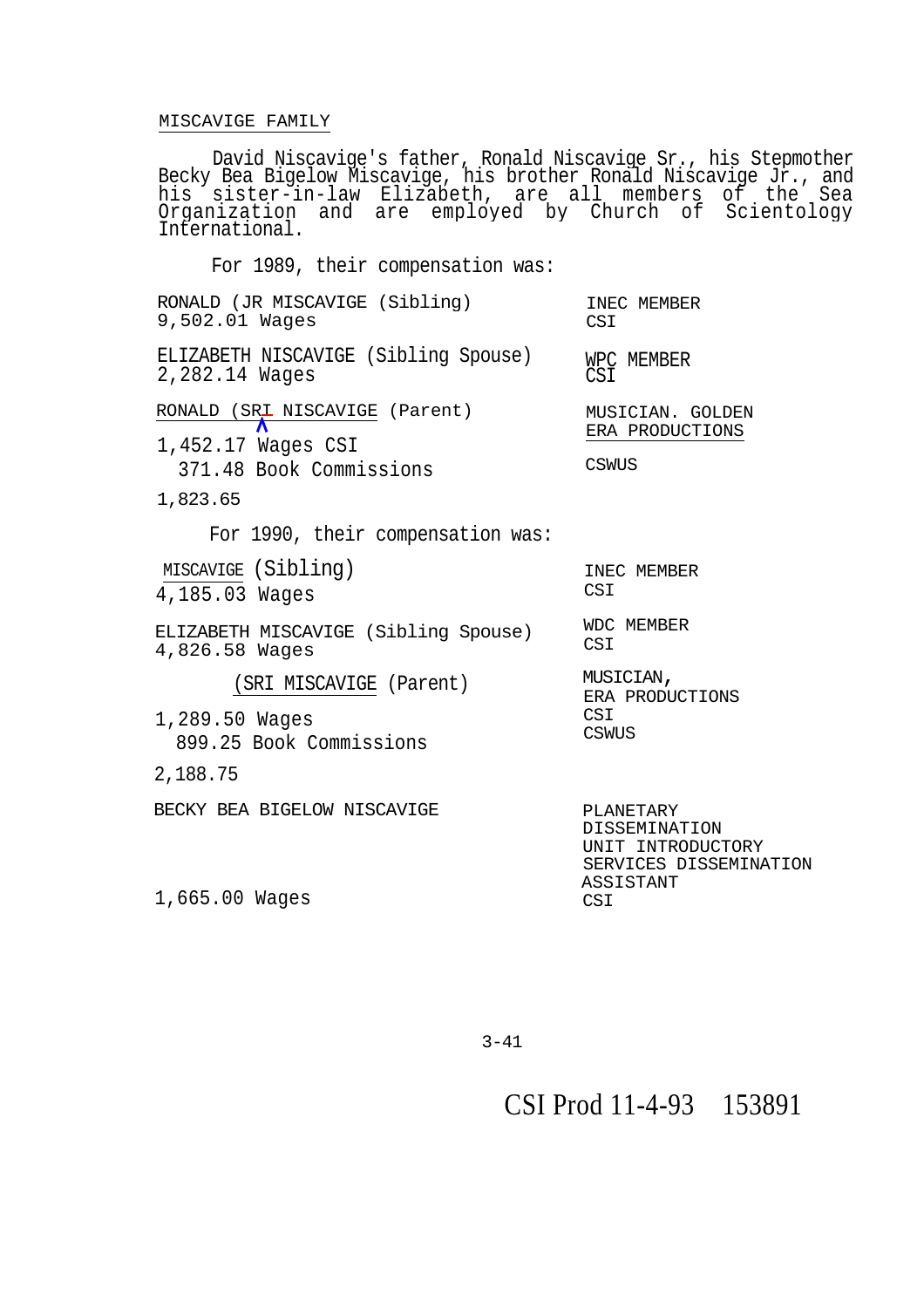For 1991 their compensation was

RONALD (JR MISCAVIGE (Sibling) 2,050.00 Wages ELIZABETH MISCAVIGE (Sibling Spouse) 3,155.00 Wages RONALD (SR) MISCAVIGE (Parent) 3,737.76 Wages 300.00 Book Commissions IMEC MEMBER CSI WDC MEMBER CSI MUSICIAN. GOLDEN ERA PRODUCTIONS CSI FSO 4,037.76 BECKY BEA BIGELOW MISCAVIGE PLANETARY DISSEMINATION UNIT INTRODUCTORY SERVICES DISSEMINATION ASSISTANT

1,840.00 Wages

CSI

**3-42**

CSI Prod 11-4-93

15389 2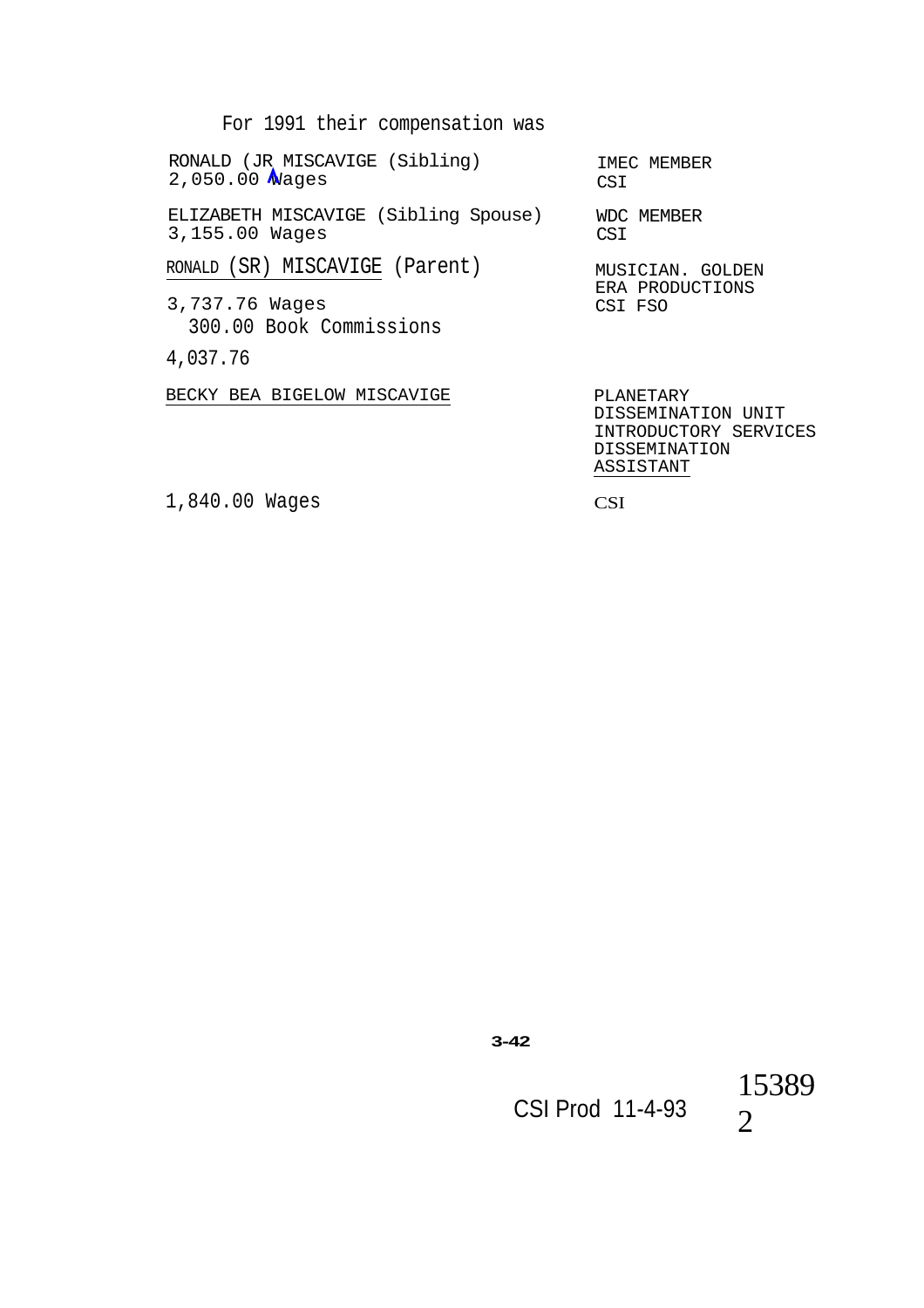David Miscavige's mother Loretta Miscavige, his brothers-in-law Sam Licciardi and Ed Vernuelle, and his sisters Denise Licciardi and Lori Vernuelle, are Scientologists but are not members of the Sea Organization and are not employees of any Church of Scientology. They do serve as Field Staff Members and from time to time receive commissions for their services as such, as would any individual Scientologist.

In the years in question they received the following such payments:

1989

| DENISE MISCAVIGE LICCIARDI (Sibling)<br>2,762.29                              |               | FSO                                         |
|-------------------------------------------------------------------------------|---------------|---------------------------------------------|
| SAM LICCIARDI (Sibling Spouse)<br>1,416.00                                    |               | <b>FSO</b>                                  |
| LORETTA MISCAVIGE (Parent)<br>56.40                                           |               | FSO                                         |
|                                                                               | 1990          |                                             |
| DENISE MISCAVIGE LICCIARDI (Sibling)<br>4,420.59<br>2,585.25                  |               | <b>FSO</b><br><b>CSFSSO</b>                 |
| 7,005.84                                                                      |               |                                             |
| SAM LICCIARDI (Sibling Spouse)<br>252.37                                      |               | <b>FSO</b>                                  |
| LORETTA MISCAVIGE (Parent)<br>1,120.00                                        |               | <b>FSO</b>                                  |
|                                                                               | 1991          |                                             |
| DENISE MISCAVIGE LICCIARDI (Sibling)<br>1,509.45<br>922.00<br>769.55<br>21.00 | <b>CSFSSO</b> | <b>FSO</b><br><b>MCL</b><br>Concord Mission |
| 3,222.00                                                                      |               |                                             |

CSI prod 11-4-93